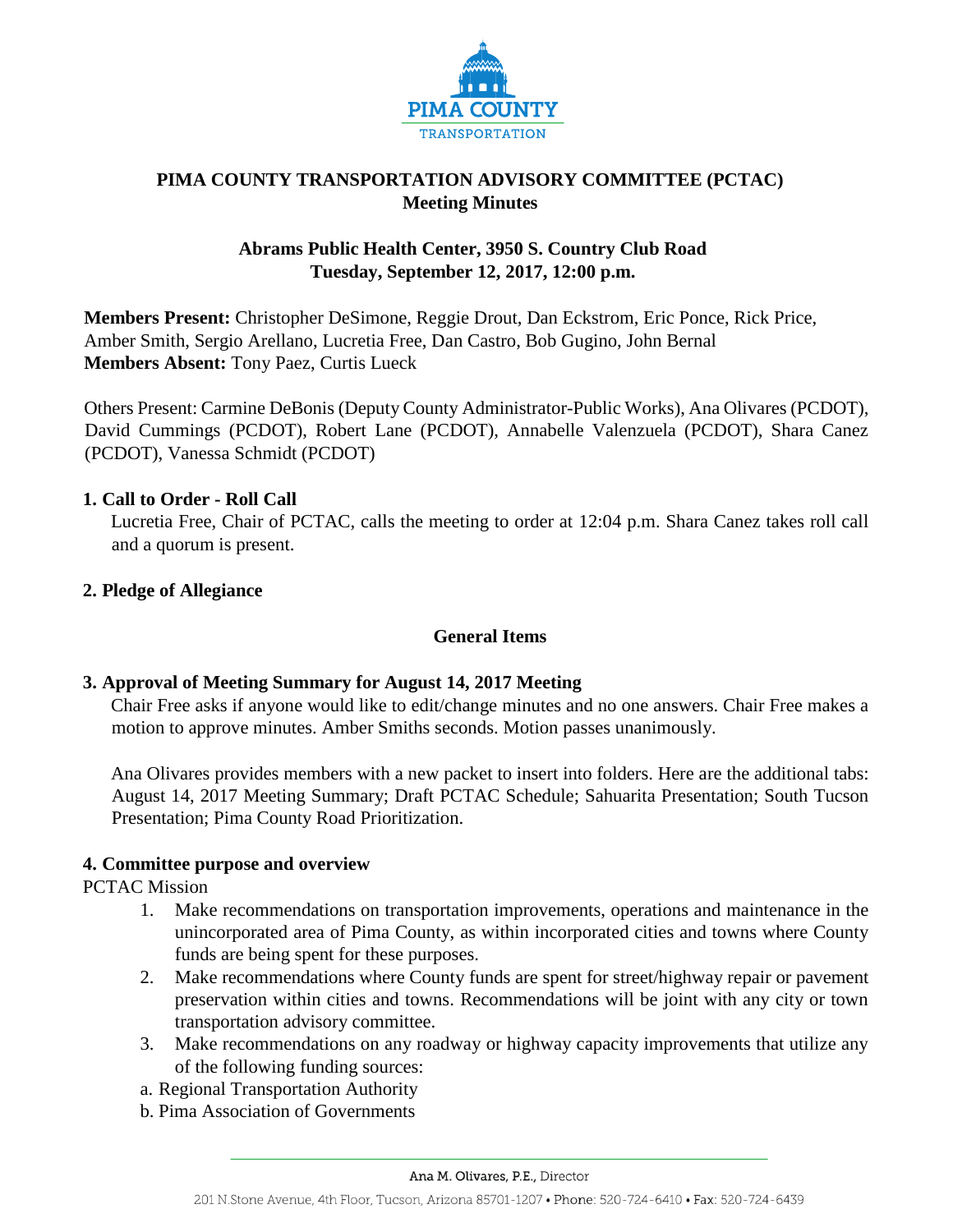- c. Federal government
- d. Highway User Revenue Funds
- e. Pay-as-you-go County HURF
- 4. Make recommendations regarding PCDOT's annual budget.
- 5. Make recommendations regarding transportation policy and funding, including factual analysis of funding operation and maintenance claims or activities.
- 6. Make recommendations regarding other transportation matters as requested by the Board of Supervisors at a public hearing.

# **5. Summary of previous actions**

AUGUST 1, 2017 PCTAC Meeting Actions:

-Voted and approved Ms. Lucretia Free as Chair.

-Voted and approved on two vice-chairs. Ms. Amber Smith first Vice Chair. Mr. Bob Gugino second Vice Chair.

-Voted and approved to meet every other week.

-Voted and approved to move the unincorporated Pima County plan later in the schedule.

AUGUST 14, 2017 PCTAC Meeting Actions:

-Voted and approved to use Roberts Rules of Order for reference.

-Committee is open to the formation of sub-committees.

-Voted and approved to encourage residents to attend regional meetings and town halls within their area.

-Committee discussed organized groups and presentations to the committee as an official entity such as Green Valley Council, SE Regional Council of Transportation and the Tanque Verde Valley District.

-Voted and approved to hear the jurisdictional presentations first, then the non-jurisdictional presentations.

-Committee agreed homeowners associations will be regarded as individuals and can speak during the "call to the public", extending to 5 minutes for presentations.

Chair Free says that staff will work with each member of the Board of Supervisors to reach out to organized groups that would like to present to the committee within unincorporated areas.

# **6. Draft Schedule** (11:38)

a. \*\*See "PCTAC Draft Schedule" under the "Documents" tab on the Pima County Transportation Advisory Committee Information website\*\*

Chair Free clarifies that Supervisor-approved organized groups can be added to the schedule in the future.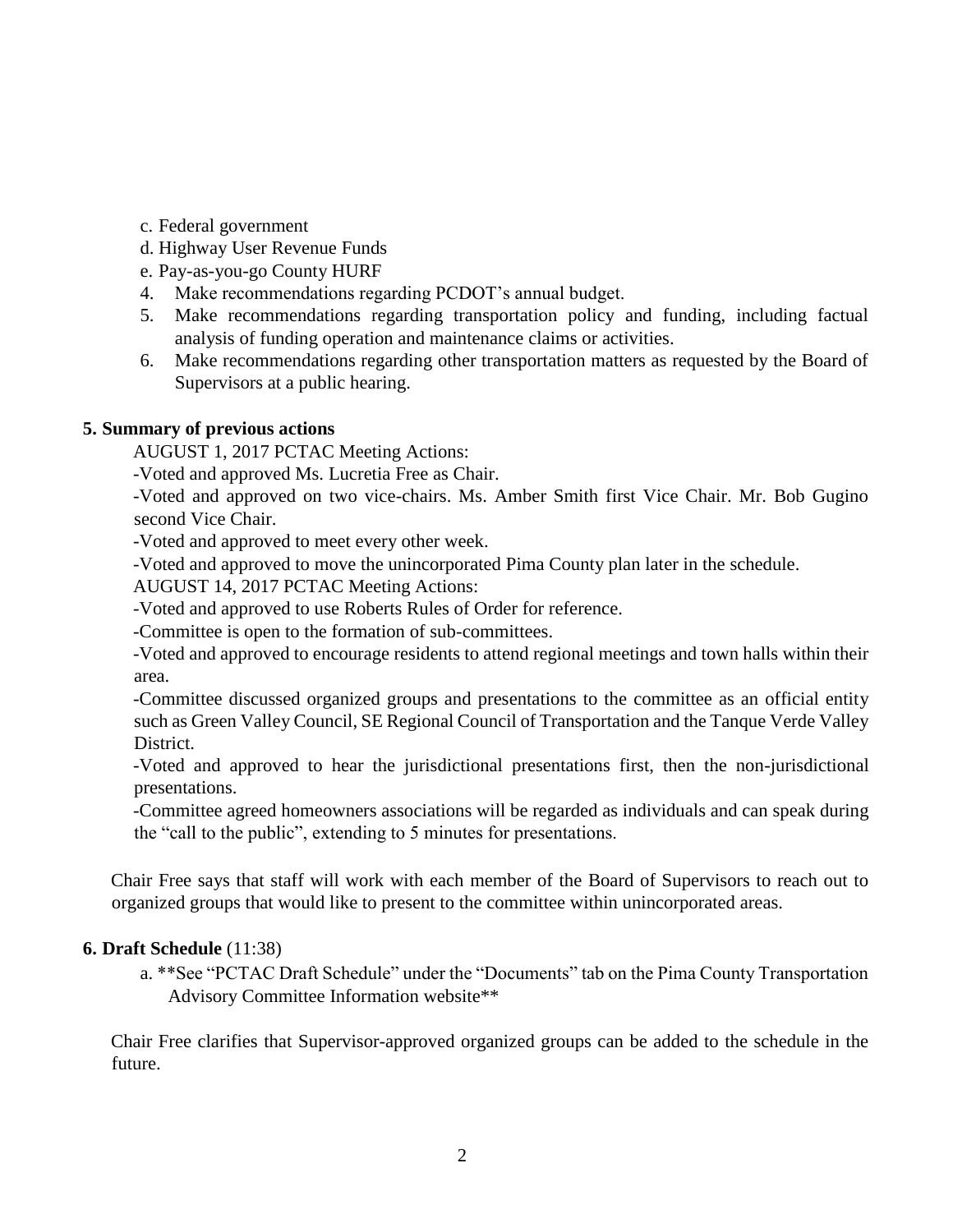# **PCTAC Discussions**

#### **7. Subcommittee report**

Goal of subcommittee: to provide framework for data from staff to PCTAC members.

Staff will provide the following information: PASER ratings of poor/failed roadways; age of roadway/date roadway was accepted by Pima County; time since roadway was last repaired; safety claims filed in regards to particular roads; roads that provide limited access. Subcommittee will meet as needed.

#### **8. Public Outreach- District Open House Meetings**

Chris DeSimone provides details of District 1 Open Houses. There have been four open houses where attendance varied from 20-90 residents and length varied from 1-1.5 hours. Staff attended every open house to answer constituent questions and provide information. Chris DeSimone and Reggie Drout made a PowerPoint presentation on background information about the PCTAC and its funding. Chair Free asks members whether they have questions for Chris DeSimone about conducting an open house. She also asks the members who do not plan on holding open houses if they could provide an explanation for their decision and what their alternate plans are. Dan Castro says that District 5 already has gathered information from the City of Tucson but would like to gather more from the jurisdictional presentations and will discuss with District 5 Supervisor Richard Elias on how to move forward.

#### **Road Repair and Preservation**

#### **9. PCTAC Discussion/Action- Oro Valley Pavement Preservation Program**

Chair Free asks if anyone has any questions. Staff clarifies that Oro Valley only presented on the first year, prior to the committee requesting that jurisdictions provide information regarding years one and two. Instead of presenting again, Oro Valley will send out a memo with information pertaining to the second year. Staff recommends delaying consideration until the September 26<sup>th</sup> meeting. Bob Gugino makes a motion to consider both year one and year two together at the September 26<sup>th</sup> meeting. John Bernal seconds. Motion passes unanimously.

### **10. PCTAC Consideration- Town of Sahuarita**

\*\*Staff goes over information from "Regional Local Road Pavement Preservation Program White Paper Overview" under the "Documents" Tab\*\*

#### **a. Funding allocated**

Public Works Director and Town Engineer, MJ Dillard, and Assistant Town Engineer, Beth Abramovitz, present.

\*\*See "Town of Sahuarita Pavement Program" PowerPoint Presentation under the "Documents" Tab\*\*